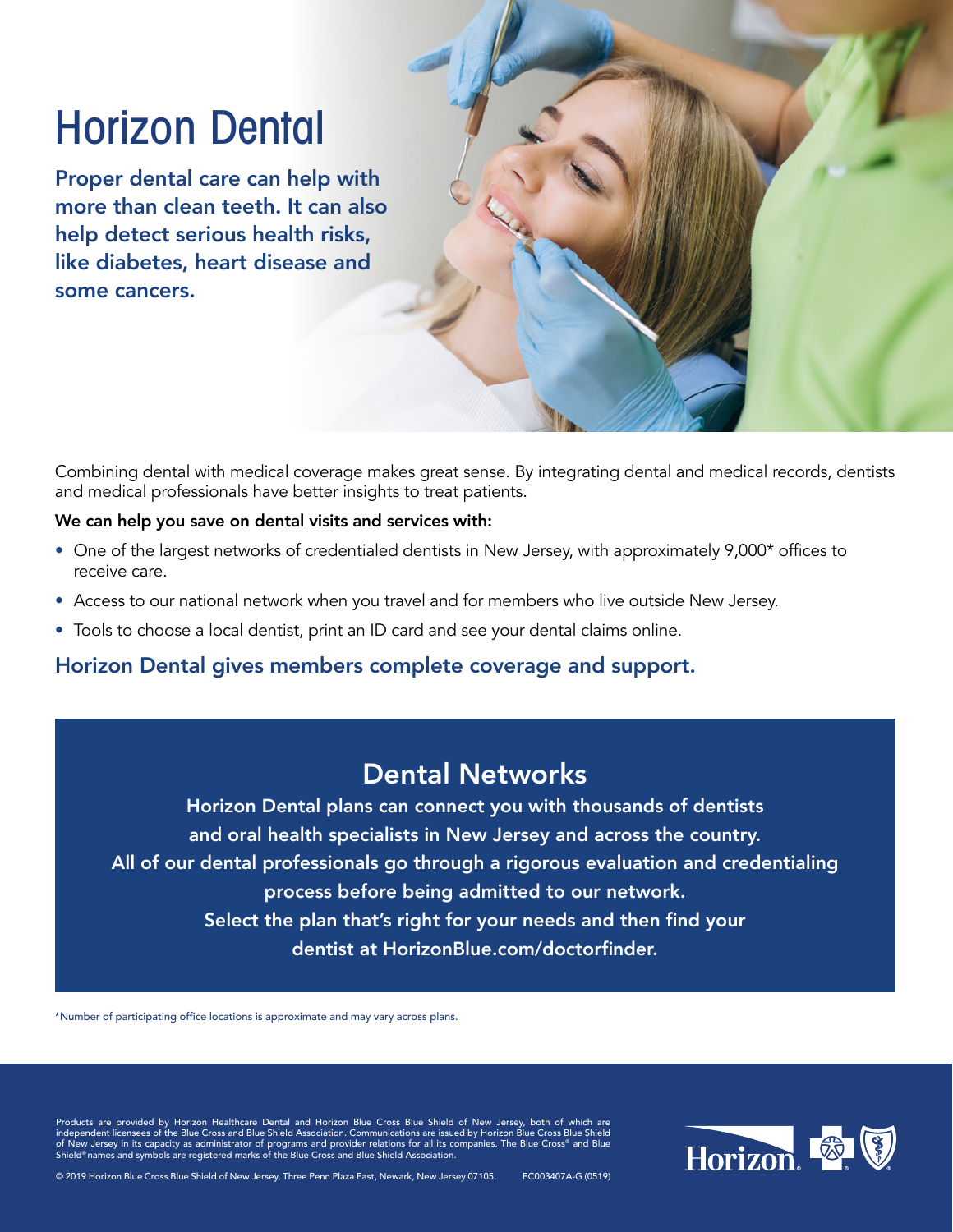### Horizon Dental Family Grins Plus Voluntary D2957

This plan meets the pediatric dental coverage requirements of the Affordable Care Act. Horizon Dental is New Jersey's largest dental insurer and has a robust network of credentialed dentists to support our members' dental needs.

|                                                                                                     | <b>Pediatric In Network</b><br>$(< 19$ years)                           | <b>Adults In Network</b><br>$( \geq 19 \text{ years})$                  | Adults Out of Network ( $\geq$ 19 years) |
|-----------------------------------------------------------------------------------------------------|-------------------------------------------------------------------------|-------------------------------------------------------------------------|------------------------------------------|
| <b>Network</b>                                                                                      | 7,000 in NJ/230,000<br>nationwide (PPO network<br>in NJ/National GRID)* | 7,000 in NJ/230,000<br>nationwide (PPO network in<br>NJ/National GRID)* | n/a                                      |
| <b>Deductible (Preventive/Diagnostic)</b>                                                           |                                                                         |                                                                         |                                          |
| <b>Individual</b>                                                                                   | \$25                                                                    | \$50                                                                    | \$50                                     |
| <b>Family</b>                                                                                       | \$0                                                                     | \$150                                                                   | \$150                                    |
| Deductible (Basic & Major)                                                                          |                                                                         |                                                                         |                                          |
| <b>Individual</b>                                                                                   | \$100                                                                   | Combined with P/D                                                       | Combined with P/D                        |
| Family                                                                                              | \$200                                                                   | Combined with P/D                                                       | Combined with P/D                        |
| <b>Annual Maximum</b>                                                                               | n/a                                                                     | \$1,000                                                                 | \$1,000 (Combined with INN)              |
| <b>Benefit Period Maximum Out-of-Pocket</b><br>(Basic, Major & (Medically Necessary<br>Orthodontia) |                                                                         |                                                                         |                                          |
| <b>Individual</b>                                                                                   | \$350                                                                   | n/a                                                                     | n/a                                      |
| Family                                                                                              | \$700                                                                   | n/a                                                                     | n/a                                      |
| <b>Preventive/Diagnostic</b>                                                                        |                                                                         |                                                                         |                                          |
| <b>Periodic Oral Evaluations</b>                                                                    | 100%                                                                    | 100%                                                                    | 100%                                     |
| Prophylaxis                                                                                         | 100%                                                                    | 100%                                                                    | 100%                                     |
| Fluoride                                                                                            | 100%                                                                    | Not covered                                                             | Not covered                              |
| <b>Bitewing X-rays</b>                                                                              | 100%                                                                    | 100%                                                                    | 100%                                     |
| <b>Application of Sealants</b>                                                                      | 100%                                                                    | Not covered                                                             | Not covered                              |
| <b>Basic</b>                                                                                        |                                                                         |                                                                         |                                          |
| <b>Oral Surgery</b>                                                                                 | 80%                                                                     | 80%                                                                     | 80%                                      |
| <b>Amalgam Restorations</b>                                                                         | 80%                                                                     | 80%                                                                     | 80%                                      |
| <b>Periodontics</b>                                                                                 | 80%                                                                     | 80%                                                                     | 80%                                      |
| <b>Scaling &amp; Root Planing</b>                                                                   | 80%                                                                     | 80%                                                                     | 80%                                      |
| <b>Periodontal Maintenance</b>                                                                      | 80%                                                                     | 80%                                                                     | 80%                                      |
| <b>Root Canal Therapy</b>                                                                           | 80%                                                                     | 80%                                                                     | 80%                                      |
| Major                                                                                               |                                                                         |                                                                         |                                          |
| Inlays/Onlays/Crowns                                                                                | 50%                                                                     | 50%                                                                     | 50%                                      |
| <b>Bridges</b>                                                                                      | 50%                                                                     | 50%                                                                     | 50%                                      |
| Dentures                                                                                            | 50%                                                                     | 50%                                                                     | 50%                                      |
| Orthodontia                                                                                         | 50%                                                                     | n/a                                                                     | n/a                                      |
| <b>Cosmetic Orthodontia</b>                                                                         | \$1,000 lifetime maximum                                                | n/a                                                                     | n/a                                      |

\*Number of participating office locations is approximate and may vary across plans.

Horizon Blue Cross Blue Shield of New Jersey complies with applicable Federal civil rights laws and does not discriminate on the basis of race, color, gender, national origin, age, disability, pregnancy, gender identity, sex, sexual orientation or health status in the administration of the plan, including enrollment and benefit determinations.

This document is for informational purposes only and does not constitute a binding agreement. Please note that rates are subject to<br>change. Contact Horizon Blue Cross Blue Shield of New Jersey for the most current rates. T issued or administered by Horizon BCBSNJ. In the event of a conflict between the information contained in this document and your plan documents, your plan documents shall control.



Products are provided by Horizon Healthcare Dental and Horizon Blue Cross Blue Shield of New Jersey, both of which are independent<br>licensees of the Blue Cross and Blue Shield Association. Communications are issued by Horiz are registered marks of the Blue Cross and Blue Shield Association.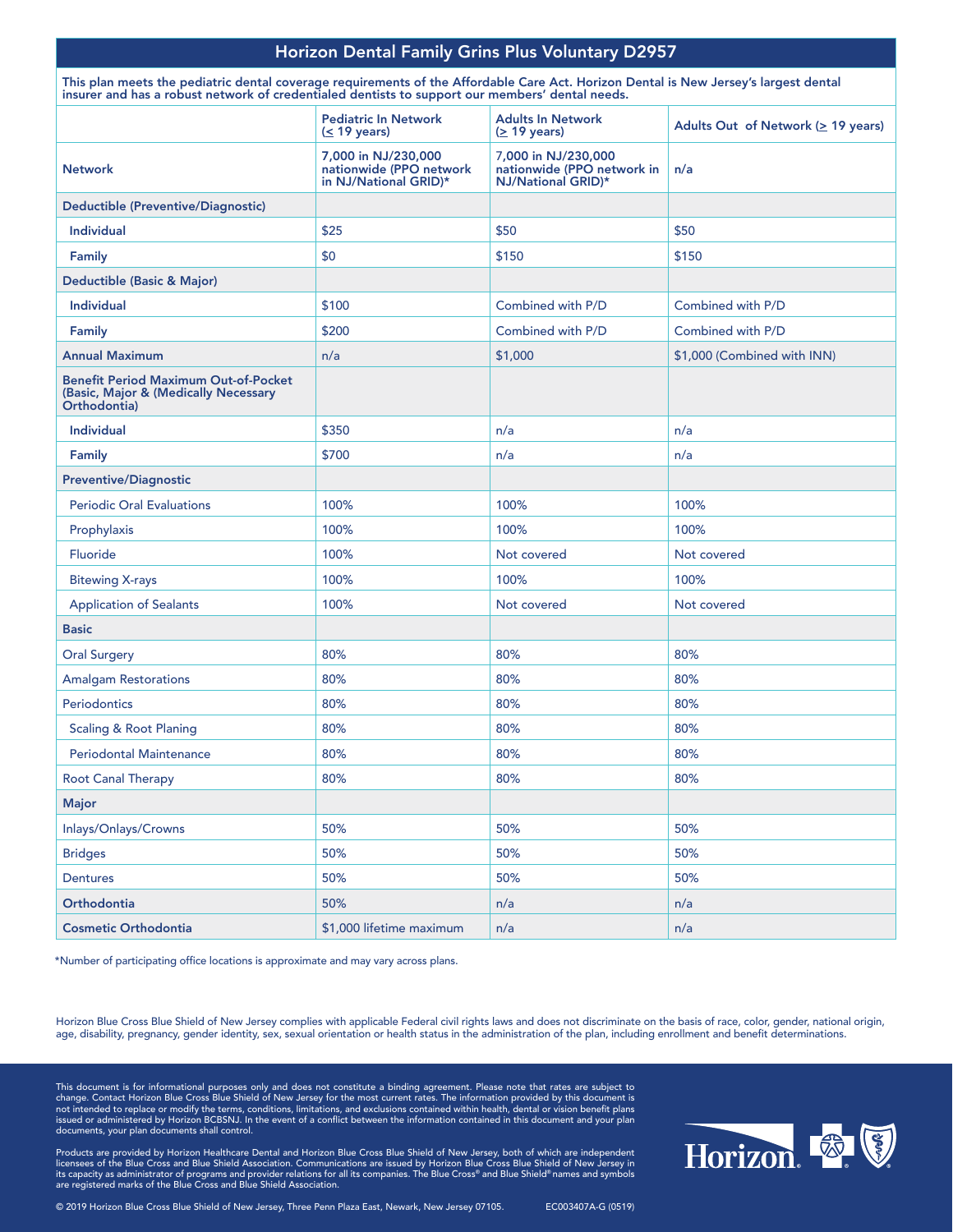### Horizon Dental Family Grins Voluntary D2956

| and has a robust network of credentialed dentists to support our members' dental needs. |                                                                      | This plan meets the pediatric dental coverage requirements of the Affordable Care Act. Horizon Dental is New Jersey's largest dental insurer |  |
|-----------------------------------------------------------------------------------------|----------------------------------------------------------------------|----------------------------------------------------------------------------------------------------------------------------------------------|--|
|                                                                                         | Pediatric In Network (< 19 years)                                    | Adults In Network $( \geq 19 \text{ years})$                                                                                                 |  |
| <b>Network</b>                                                                          | 7,000 in NJ/230,000 nationwide<br>(PPO network in NJ/National GRID)* | 7,000 in NJ (PPO network in NJ)*                                                                                                             |  |
| Deductible (Preventive/Diagnostic)                                                      |                                                                      |                                                                                                                                              |  |
| <b>Individual</b>                                                                       | \$25                                                                 | \$0                                                                                                                                          |  |
| Family                                                                                  | \$0                                                                  | \$0                                                                                                                                          |  |
| Deductible (Basic & Major)                                                              |                                                                      |                                                                                                                                              |  |
| <b>Individual</b>                                                                       | \$100                                                                | None                                                                                                                                         |  |
| <b>Family</b>                                                                           | \$200                                                                | None                                                                                                                                         |  |
| Benefit Period Maximum Out-of-Pocket (Basic, Major & Medically Necessary Orthodontia)   |                                                                      |                                                                                                                                              |  |
| <b>Individual</b>                                                                       | \$350                                                                | n/a                                                                                                                                          |  |
| Family                                                                                  | \$700                                                                | n/a                                                                                                                                          |  |
| <b>Preventive/Diagnostic</b>                                                            |                                                                      |                                                                                                                                              |  |
| <b>Periodic Oral Evaluations</b>                                                        | 100%                                                                 | 100%                                                                                                                                         |  |
| Prophylaxis                                                                             | 100%                                                                 | 100%                                                                                                                                         |  |
| Fluoride                                                                                | 100%                                                                 | Discount for eligible services                                                                                                               |  |
| <b>Bitewing X-rays</b>                                                                  | 100%                                                                 | 100%                                                                                                                                         |  |
| <b>Application of Sealants</b>                                                          | 100%                                                                 | Not covered                                                                                                                                  |  |
| <b>Basic</b>                                                                            |                                                                      |                                                                                                                                              |  |
| <b>Oral Surgery</b>                                                                     | 80%                                                                  | Discount for eligible services                                                                                                               |  |
| <b>Amalgam Restorations</b>                                                             | 80%                                                                  | Discount for eligible services                                                                                                               |  |
| Periodontics                                                                            | 80%                                                                  | Discount for eligible services                                                                                                               |  |
| <b>Periodontal Maintenance</b>                                                          | 80%                                                                  | Discount for eligible services                                                                                                               |  |
| <b>Root Canal Therapy</b>                                                               | 80%                                                                  | Discount for eligible services                                                                                                               |  |
| Major                                                                                   |                                                                      |                                                                                                                                              |  |
| Inlays/Onlays/Crowns                                                                    | 50%                                                                  | Discount for eligible services                                                                                                               |  |
| <b>Bridges</b>                                                                          | 50%                                                                  | Discount for eligible services                                                                                                               |  |
| <b>Dentures</b>                                                                         | 50%                                                                  | Discount for eligible services                                                                                                               |  |
| Orthodontia                                                                             | 50%                                                                  | n/a                                                                                                                                          |  |
| <b>Cosmetic Orthodontia</b>                                                             | \$1,000 lifetime maximum                                             | n/a                                                                                                                                          |  |

\*Number of participating office locations is approximate and may vary across plans.

Horizon Blue Cross Blue Shield of New Jersey complies with applicable Federal civil rights laws and does not discriminate on the basis of race, color, gender, national origin, age, disability, pregnancy, gender identity, sex, sexual orientation or health status in the administration of the plan, including enrollment and benefit determinations.

This document is for informational purposes only and does not constitute a binding agreement. Please note that rates are subject to<br>change. Contact Horizon Blue Cross Blue Shield of New Jersey for the most current rates. T issued or administered by Horizon BCBSNJ. In the event of a conflict between the information contained in this document and your plan documents, your plan documents shall control.



Products are provided by Horizon Healthcare Dental and Horizon Blue Cross Blue Shield of New Jersey, both of which are independent<br>licensees of the Blue Cross and Blue Shield Association. Communications are issued by Horiz

© 2019 Horizon Blue Cross Blue Shield of New Jersey, Three Penn Plaza East, Newark, New Jersey 07105. EC003407A-G (0519)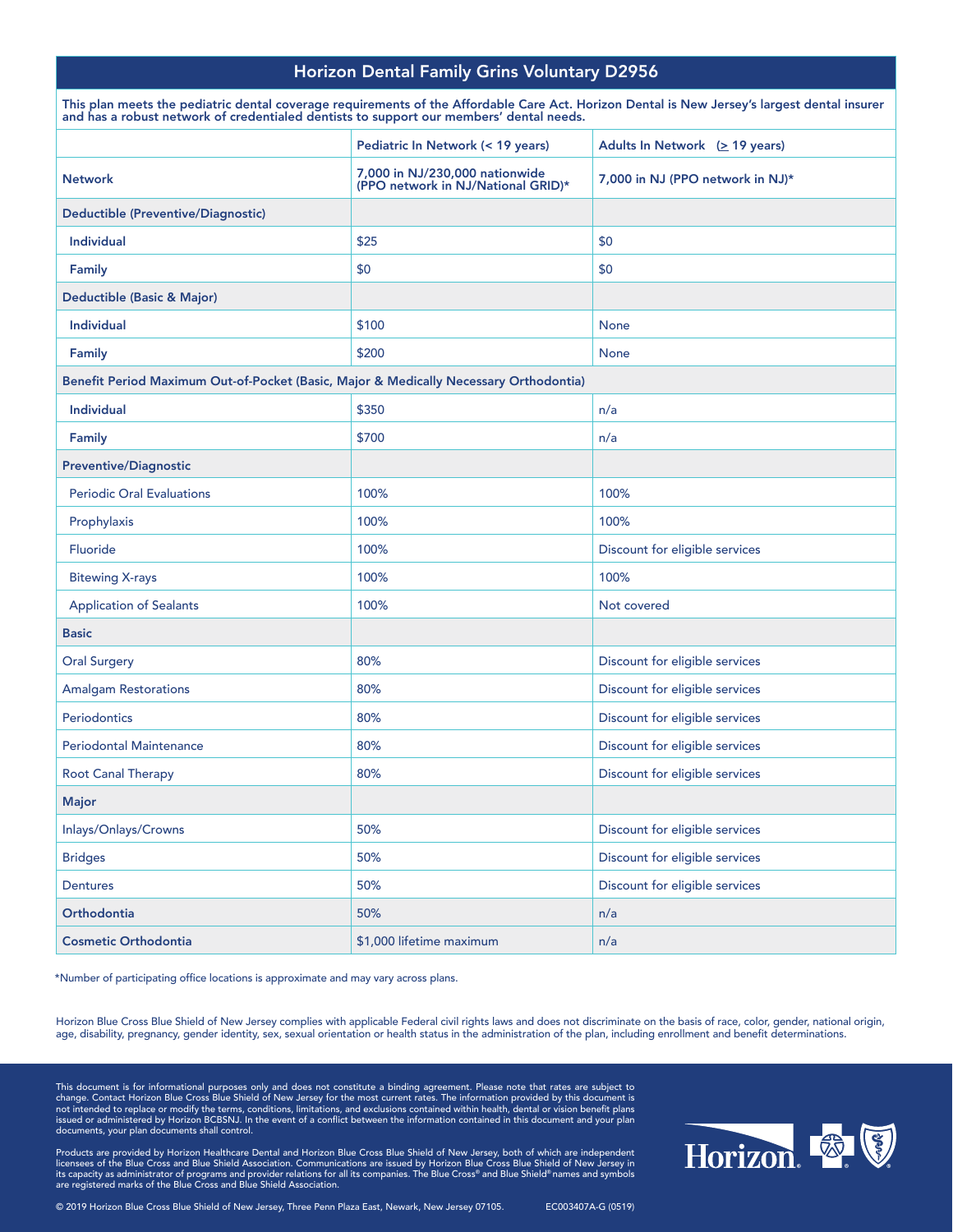| Horizon Dental PPO \$50/\$1,500 (100/80/50) No Ortho Voluntary D2955             |                                                                   |                                |  |
|----------------------------------------------------------------------------------|-------------------------------------------------------------------|--------------------------------|--|
| No waiting period applies for major services. Annual maximum benefit is \$1,500. |                                                                   |                                |  |
|                                                                                  | <b>In-Network Coverage</b>                                        | <b>Out-of-Network Coverage</b> |  |
| <b>Network</b>                                                                   | 7,000 in NJ/230,000 nationwide (PPO network in NJ/National GRID)* |                                |  |
| Deductible (Does not apply to in-network preventive/diagnostic services)         |                                                                   |                                |  |
| <b>Individual</b>                                                                | \$50                                                              | \$50                           |  |
| Family                                                                           | \$150                                                             | \$150                          |  |
| <b>Orthodontia</b>                                                               | Not covered                                                       | Not covered                    |  |
| <b>Class I: Preventive &amp; Diagnostic</b>                                      |                                                                   |                                |  |
| Adult prophylaxis                                                                | 100%                                                              | 100%                           |  |
| <b>Fluoride treatment</b>                                                        | 100%                                                              | 100%                           |  |
| Periodic oral exam                                                               | 100%                                                              | 100%                           |  |
| <b>Application of Sealants</b>                                                   | 100%                                                              | 100%                           |  |
| X-rays                                                                           | 100%                                                              | 100%                           |  |
| <b>Class II: Basics</b>                                                          |                                                                   |                                |  |
| <b>Space Maintainers</b>                                                         | 80%                                                               | 80%                            |  |
| <b>Oral Surgery</b>                                                              | 80%                                                               | 80%                            |  |
| <b>Simple Extractions</b>                                                        | 80%                                                               | 80%                            |  |
| <b>Surgical Extractions</b>                                                      | 80%                                                               | 80%                            |  |
| <b>Amalgam Restorations</b>                                                      | 80%                                                               | 80%                            |  |
| <b>Composite Restorations</b>                                                    | 80%                                                               | 80%                            |  |
| <b>Periodontal Maintenance</b>                                                   | 80%                                                               | 80%                            |  |
| Root Canal Therapy: anterior and bicuspid                                        | 80%                                                               | 80%                            |  |
| Root Canal Therapy: molar                                                        | 80%                                                               | 80%                            |  |
| <b>Scaling &amp; Root Planing</b>                                                | 80%                                                               | 80%                            |  |
| Class III: Major                                                                 |                                                                   |                                |  |
| <b>Bridges</b>                                                                   | 50%                                                               | 50%                            |  |
| Dentures                                                                         | 50%                                                               | 50%                            |  |
| Inlays/Onlays/Crowns                                                             | 50%                                                               | 50%                            |  |

Horizon Blue Cross Blue Shield of New Jersey complies with applicable Federal civil rights laws and does not discriminate on the basis of race, color, gender, national origin, age, disability, pregnancy, gender identity, sex, sexual orientation or health status in the administration of the plan, including enrollment and benefit determinations.

This document is for informational purposes only and does not constitute a binding agreement. Please note that rates are subject to<br>change. Contact Horizon Blue Cross Blue Shield of New Jersey for the most current rates. T issued or administered by Horizon BCBSNJ. In the event of a conflict between the information contained in this document and your plan documents, your plan documents shall control.

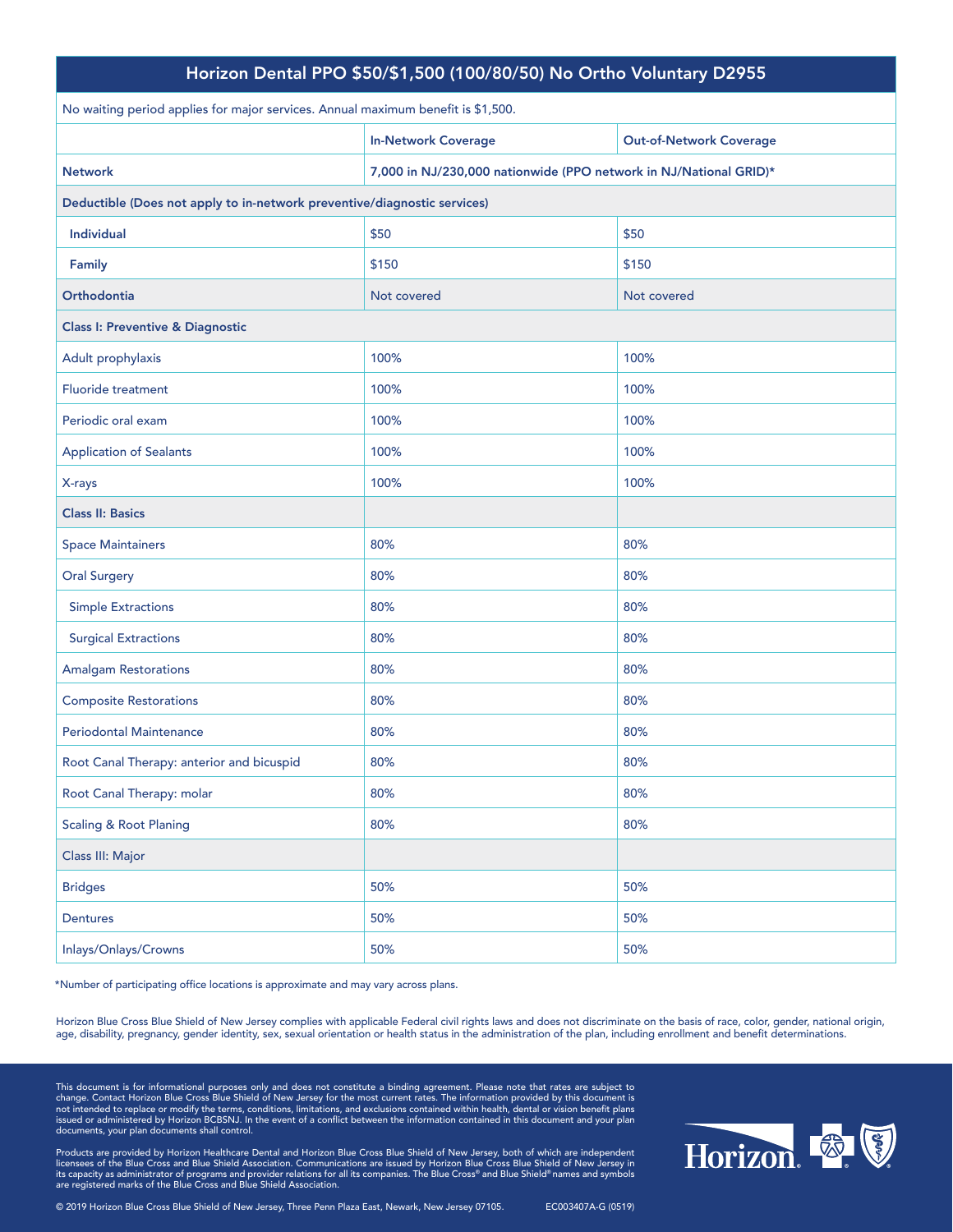| Horizon Dental Option Plan \$50/\$1,500 (100/80/50) No Ortho Voluntary D2954    |                                                                      |                                |
|---------------------------------------------------------------------------------|----------------------------------------------------------------------|--------------------------------|
| No waiting period applies to major services. Annual maximum benefit is \$1,500. |                                                                      |                                |
|                                                                                 | <b>In-Network Coverage</b>                                           | <b>Out-of-Network Coverage</b> |
| <b>Network</b>                                                                  | 9,500 in NJ/280,000 nationwide<br>(PPO network in NJ/National GRID)* | n/a                            |
| Deductible (Does not apply to in-network preventive diagnostic services)        |                                                                      |                                |
| <b>Individual</b>                                                               | \$50                                                                 | \$50                           |
| Family                                                                          | \$150                                                                | \$150                          |
| Orthodontia                                                                     | Not covered                                                          | Not covered                    |
| <b>Class I: Preventive &amp; Diagnostic</b>                                     |                                                                      |                                |
| Adult prophylaxis                                                               | 100%                                                                 | 100%                           |
| <b>Fluoride treatment</b>                                                       | 100%                                                                 | 100%                           |
| Periodic oral exam                                                              | 100%                                                                 | 100%                           |
| <b>Application of Sealants</b>                                                  | 100%                                                                 | 100%                           |
| X-rays                                                                          | 100%                                                                 | 100%                           |
| <b>Class II: Basics</b>                                                         |                                                                      |                                |
| <b>Space Maintainers</b>                                                        | 80%                                                                  | 80%                            |
| <b>Oral Surgery</b>                                                             | 80%                                                                  | 80%                            |
| <b>Simple Extractions</b>                                                       | 80%                                                                  | 80%                            |
| <b>Surgical Extractions</b>                                                     | 80%                                                                  | 80%                            |
| <b>Amalgam Restorations</b>                                                     | 80%                                                                  | 80%                            |
| <b>Composite Restorations</b>                                                   | 80%                                                                  | 80%                            |
| <b>Periodontal Maintenance</b>                                                  | 80%                                                                  | 80%                            |
| Root Canal Therapy: anterior and bicuspid                                       | 80%                                                                  | 80%                            |
| Root Canal Therapy: molar                                                       | 80%                                                                  | 80%                            |
| <b>Scaling &amp; Root Planing</b>                                               | 80%                                                                  | 80%                            |
| Class III: Major                                                                |                                                                      |                                |
| <b>Bridges</b>                                                                  | 50%                                                                  | 50%                            |
| <b>Dentures</b>                                                                 | 50%                                                                  | 50%                            |
| Inlays/Onlays/Crowns                                                            | 50%                                                                  | 50%                            |
|                                                                                 |                                                                      |                                |

Horizon Blue Cross Blue Shield of New Jersey complies with applicable Federal civil rights laws and does not discriminate on the basis of race, color, gender, national origin, age, disability, pregnancy, gender identity, sex, sexual orientation or health status in the administration of the plan, including enrollment and benefit determinations.

This document is for informational purposes only and does not constitute a binding agreement. Please note that rates are subject to<br>change. Contact Horizon Blue Cross Blue Shield of New Jersey for the most current rates. T issued or administered by Horizon BCBSNJ. In the event of a conflict between the information contained in this document and your plan documents, your plan documents shall control.

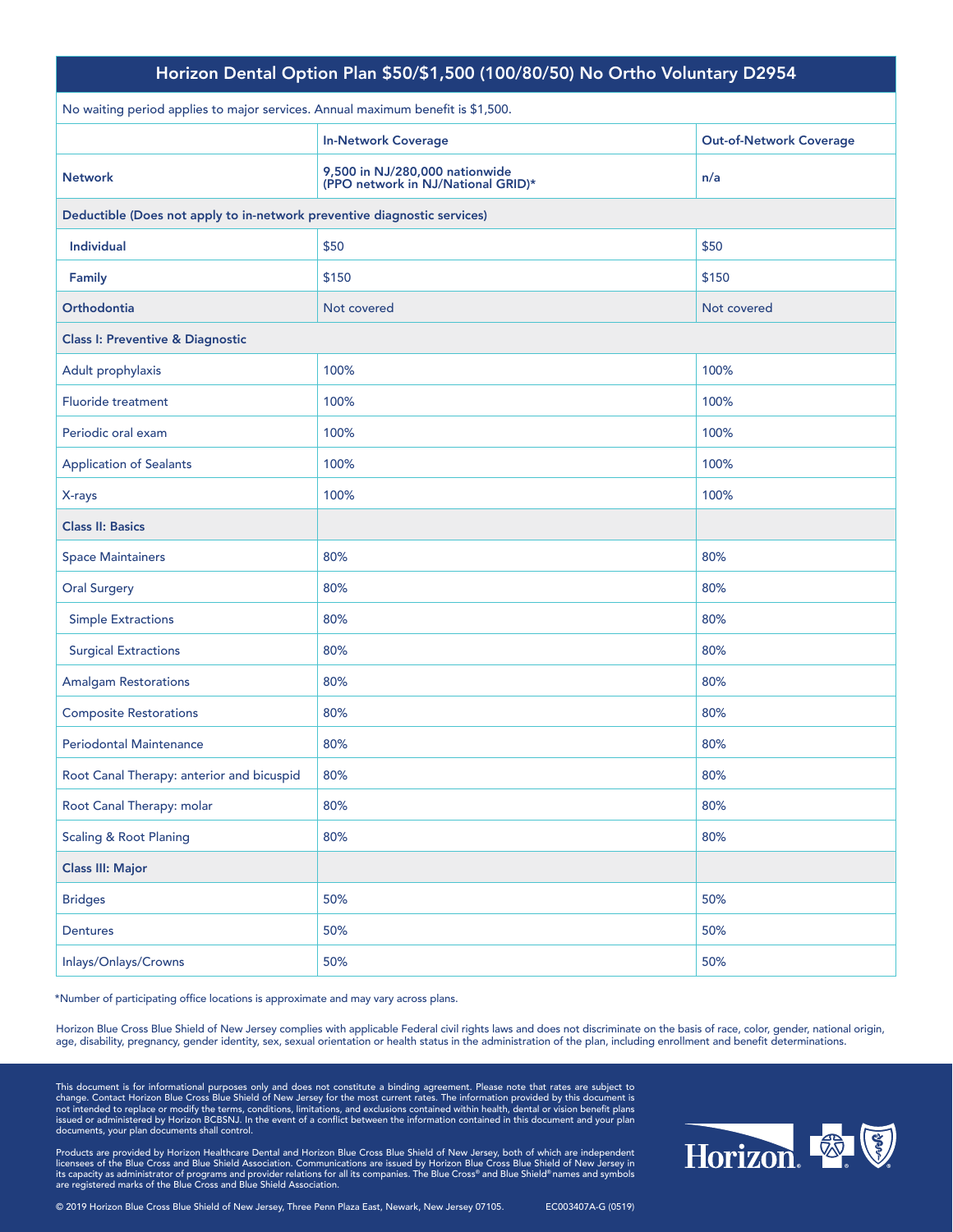| Horizon Dental Option Plan \$50/\$1,500 (100/80/50) \$750 Ortho Voluntary D2952 |                                                                           |                                  |  |  |
|---------------------------------------------------------------------------------|---------------------------------------------------------------------------|----------------------------------|--|--|
| No waiting period applies to major services. Annual maximum benefit is \$1,500. |                                                                           |                                  |  |  |
|                                                                                 | <b>In-Network Coverage</b>                                                | <b>Out-of-Network Coverage</b>   |  |  |
| <b>Network</b>                                                                  | 9,500 in NJ/280,000 nationwide<br>(PPO network in NJ/National GRID Plus)* | n/a                              |  |  |
|                                                                                 | Deductible (Does not apply to in-network preventive/diagnostic services)  |                                  |  |  |
| Individual                                                                      | \$50                                                                      | \$50                             |  |  |
| <b>Family</b>                                                                   | \$150                                                                     | \$150                            |  |  |
| <b>Orthodontia</b>                                                              | 50% up to \$750 lifetime maximum                                          | 50% up to \$750 lifetime maximum |  |  |
| <b>Class I: Preventive &amp; Diagnostic</b>                                     |                                                                           |                                  |  |  |
| Adult prophylaxis                                                               | 100%                                                                      | 100%                             |  |  |
| <b>Fluoride treatment</b>                                                       | 100%                                                                      | 100%                             |  |  |
| Periodic oral exam                                                              | 100%                                                                      | 100%                             |  |  |
| <b>Application of Sealants</b>                                                  | 100%                                                                      | 100%                             |  |  |
| X-rays                                                                          | 100%                                                                      | 100%                             |  |  |
| <b>Class II: Basics</b>                                                         |                                                                           |                                  |  |  |
| <b>Space Maintainers</b>                                                        | 80%                                                                       | 80%                              |  |  |
| <b>Oral Surgery</b>                                                             | 80%                                                                       | 80%                              |  |  |
| <b>Simple Extractions</b>                                                       | 80%                                                                       | 80%                              |  |  |
| <b>Surgical Extractions</b>                                                     | 80%                                                                       | 80%                              |  |  |
| <b>Amalgam Restorations</b>                                                     | 80%                                                                       | 80%                              |  |  |
| <b>Composite Restorations</b>                                                   | 80%                                                                       | 80%                              |  |  |
| <b>Periodontal Maintenance</b>                                                  | 80%                                                                       | 80%                              |  |  |
| Root Canal Therapy: anterior and bicuspid                                       | 80%                                                                       | 80%                              |  |  |
| Root Canal Therapy: molar                                                       | 80%                                                                       | 80%                              |  |  |
| <b>Scaling &amp; Root Planing</b>                                               | 80%                                                                       | 80%                              |  |  |
| <b>Class III: Major</b>                                                         |                                                                           |                                  |  |  |
| <b>Bridges</b>                                                                  | 50%                                                                       | 50%                              |  |  |
| Dentures                                                                        | 50%                                                                       | 50%                              |  |  |
| Inlays/Onlays/Crowns                                                            | 50%                                                                       | 50%                              |  |  |

Horizon Blue Cross Blue Shield of New Jersey complies with applicable Federal civil rights laws and does not discriminate on the basis of race, color, gender, national origin, age, disability, pregnancy, gender identity, sex, sexual orientation or health status in the administration of the plan, including enrollment and benefit determinations.

This document is for informational purposes only and does not constitute a binding agreement. Please note that rates are subject to<br>change. Contact Horizon Blue Cross Blue Shield of New Jersey for the most current rates. T issued or administered by Horizon BCBSNJ. In the event of a conflict between the information contained in this document and your plan documents, your plan documents shall control.